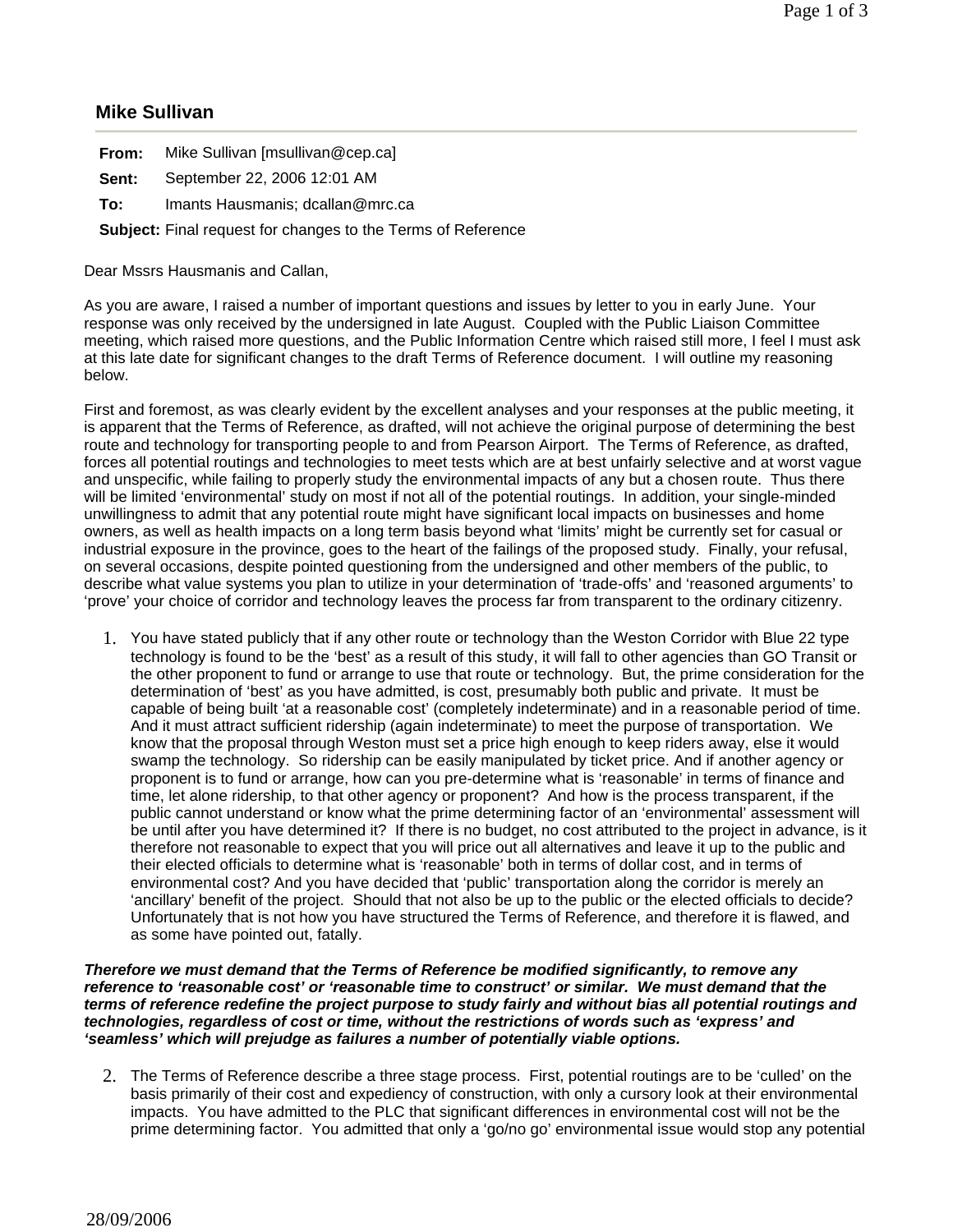route on an environmental basis. Your example was that if a route destroyed the remaining habitat for an endangered species in an unmitigable way, it would not receive further consideration. However, the various routes which do NOT have unmitigable environmental disasters, will NOT be compared environmentally in any detailed way in that first cull. Once again, cost will be the prime determining factor, not environmental cost. Again, this is a serious flaw in a so-called 'environmental' assessment when the environment and the cost thereto are secondary factors. But we do not accept that a route with significant environmental impact (such as potentially Weston) might win over a route with a much less significant environmental impact simply because the environment was not universally studied at the outset.

## *Therefore we must demand that the Terms of Reference be amended, to ensure that sufficient environmental study is undertaken of all potential routings that the cost of the project to the environment can be compared. In addition, that the terms of reference provide for a mechanism to weigh those costs fairly and transparently as the prime determining factors for selections of potential routings.*

3. You are painfully aware, from the comments at public meetings and elsewhere, that there is serious public concern about the socio-economic cost of the proposal, at least in terms of the most developed proposal, that through Weston. The proximity of schools, churches, houses, as well as the devastating potential effects on local businesses, has been raised time and again as serious issues. The Terms of Reference as proposed are very light on any description of how you will study these socio-economic impacts, other than to suggest that 'nuisance' factors will be compared, and that all provincial standards will be met. That does not satisfy the public concern raised over and over again. There is no provincial standard for longterm exposure by children or adults to diesel fumes and their particulates. There is no provincial standard for acceptable levels of noise and vibration, particularly not on a time-frame such as the over a century long term of some of the proposed contracts for the project. And you have quite clearly indicated that you have no intention of considering as mitigation, compensating anyone financially for localized losses, such as property values, business closings etc. This is particularly galling since the 'Blue 22' proponent, who intend to make significant profits from the venture, are not at the table, and are not involved in the drafting of the Terms of Reference, though if successful, may in fact be the payor of mitigation expenses. Again without a level playing field and a transparent process, socio-economic costs such as property value losses will not be factored into the equations if mitigation costs are not part of the process.

*Therefore we must demand that the Terms of Reference be amended, to provide significant detail as to how the proponents intend to study the socio-economic impacts of the various routings and technologies, and the health and well-being impacts of the potential proximity to noise, vibration, and pollution on a long-term basis. Further, that all of the proponents provide detailed examples of the mitigation possible, in the terms of reference, and include in that the potential for property value, business value, and property loss of enjoyment mitigation.* 

4. Finally, your terms of reference are vague and unintelligible when it comes to understanding what value systems you will use in making 'trade-offs' and 'reasoned arguments' about which routing or technology gets your approval. You have refused our requests to give us some sense of what those values will be. It makes a mockery of the EA process if a proponent can describe their decision-making mechanisms in so vague a manner that no one could ever challenge the result, no matter what the outcome. You have suggested that if you make patently wrong decisions, you might face some opposition from the minister. However, the law seems to only require that once the Terms of Reference are set, you need only meet those terms in a manner which is understandable and replicable. So if the Terms of Reference are deliberately vague, your results have no structure and therefore can be whatever you want them to be. Ultimately, your 'trade-offs' will be public dollars for public environment, and we need to know going in how you will value the environment and cost it in preparation for making those 'trade-offs'.

## *Therefore we must demand that the Terms of Reference be amended to provide for a full description of the value systems the proponents will use in making the 'trade-offs' or 'reasoned arguments'. We demand that sufficiently clear examples be provided that a reasonable citizen will understand them, and be able to challenge them if necessary at the terms of reference stage of this EA.*

On the matter of the GO Transit expansion on the Georgetown Corridor, the above comments should also apply, particularly in light of the comments by one of the proponents that GO Transit had already decided on the technology, and that therefore electrification of the route would not be considered. This is quite typical of the apparent arrogance of the proponents in pre-determining the outcome of the EA. It colours the process and gives the public the impression that the 'fix' is in and the public's 'reasoned arguments' will not be fairly or transparently